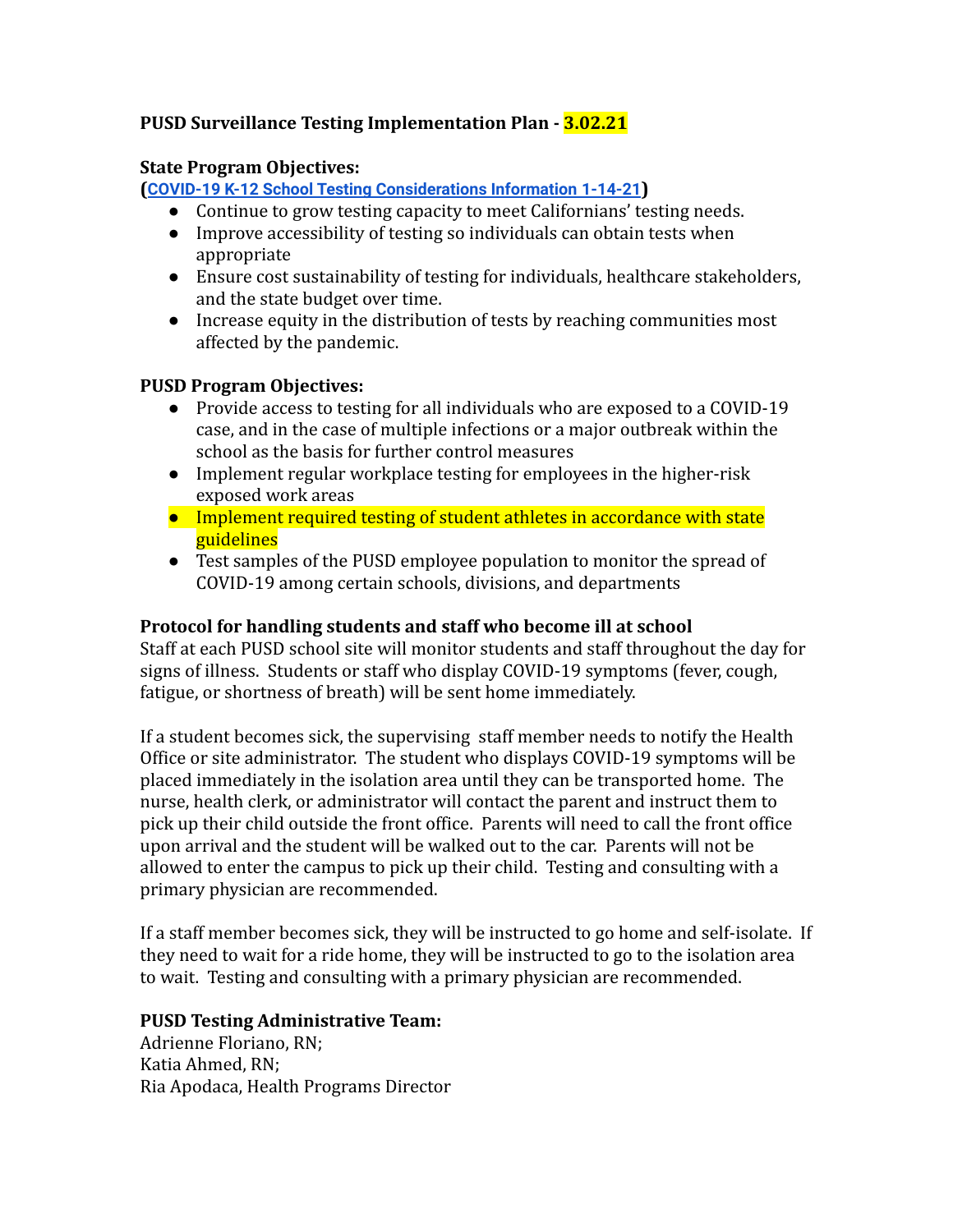#### **Target Audience:** PUSD employees and PUSD students

**Testing Purpose:** Surveillance and exposure

**Testing Strategy:** PUSD will implement the following testing schedule according to the LA County tier assignment.

|                           | <b>Yellow</b>                          | <b>Orange</b>                          | <b>Red</b>                                                                         | <b>Purple</b>                                                                      | Purple >14                                                                  |
|---------------------------|----------------------------------------|----------------------------------------|------------------------------------------------------------------------------------|------------------------------------------------------------------------------------|-----------------------------------------------------------------------------|
| <b>Staff</b>              | Symptomatic<br>and response<br>testing | Symptomatic<br>and response<br>testing | Symptomatic<br>and response<br>testing<br>Every 2 weeks<br>asymptomatic<br>testing | Symptomatic<br>and response<br>testing<br>Every 2 weeks<br>asymptomatic<br>testing | Symptomatic<br>and response<br>testing<br>Weekly<br>asymptomatic<br>testing |
| <b>Students</b><br>$K-12$ | Symptomatic<br>and response<br>testing | Symptomatic<br>and response<br>testing | Symptomatic<br>and response<br>testing<br>Every 2 weeks<br>asymptomatic<br>testing | Symptomatic<br>and response<br>testing<br>Every 2 weeks<br>asymptomatic<br>testing | Symptomatic<br>and response<br>testing<br>Weekly<br>asymptomatic<br>testing |

*Symptomatic Testing: testing for individuals with symptoms of COVID-19 Response Testing: testing used to identify positive individuals with known or suspected exposure to an individual infected with COVID-19*

*Asymptomatic Testing: testing used for surveillance to determine district level in-school transmission rates*

Surveillance Testing for Asymptomatic Staff (*Asymptomatic Testing)*: To ensure the safety of students and staff, surveillance testing will be implemented. While in the deep purple tier, all staff members required to be on campus will participate in surveillance testing on a weekly basis.

During the first week of reopening any grade or programs, all teachers, support staff, and administrators will receive a testing kit from Quest Diagnostics at their home address on record. The Quest Diagnostics direct-mail program allows employees to self-collect their sample in the safety of their home. The employee self-collects with a swab that only goes ½ an inch inside each nostril. The employee ships their sample back to Quest Diagnostics via the pre-paid FedEx mailer. COVID-19 test results are available within approximately 2 days from the date the sample is collected. Employees can retrieve their results from the Quest Diagnostics site. Subsequent testing procedures for the next 7 weeks will occur on site.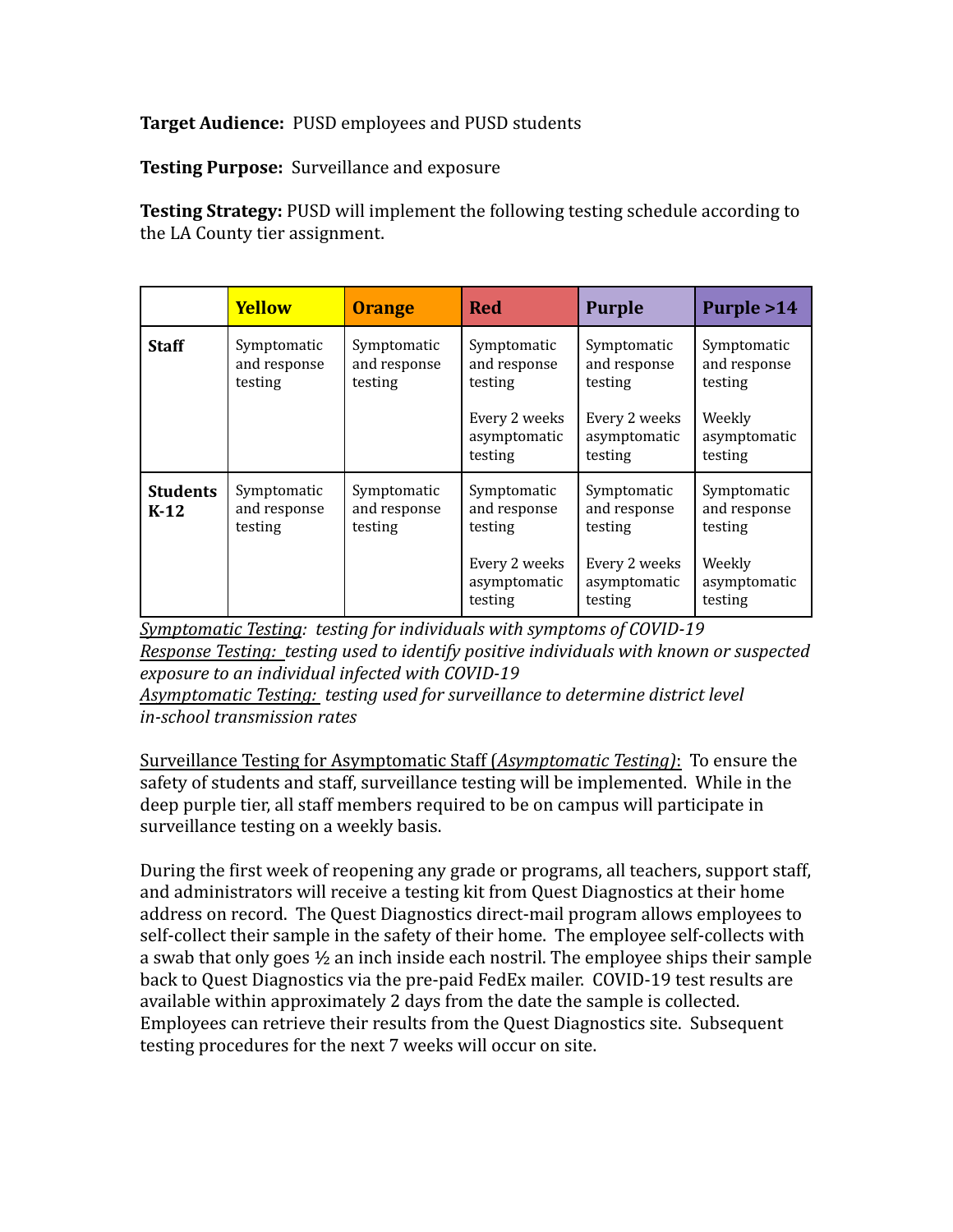Weekly surveillance testing will continue if LA County remains in deep purple. Once LAC moves to purple. surveillance testing will be scheduled for every other week.

On-site surveillance testing materials will be provided by Valencia Lab. Each school site will have a designated day to conduct surveillance testing. Staff will have to register with the COLOR system and make an appointment prior to testing. Staff who will be provided with a self administered PCR test on site to be administered under the supervision of a nurse. If staff is not able to make an appointment on the assigned day for the school, they can come to the PUSD Health Clinic for testing. Students under 12 years will be assisted by the nurse or parent to complete their testing kit. Results will be received within 24 - 48 hours.

#### Response Testing:

Any open PUSD school will provide the minimum testing requirement standards established by Cal/OSHA's [COVID-19 Emergency Temporary](https://www.dir.ca.gov/dosh/coronavirus/COVID19FAQs.html#testing) Standards in the event of an exposed case and outbreak. Response testing and outbreak testing will be provided until no longer considered an outbreak.

Testing materials for response testing will be provided by the CDPH and Valencia Branch Laboratory. Once exposure or outbreak is determined by the Site Compliance Team and Pasadena Public Health Department (PPHD), staff and students will be provided with assistance to register with the Color system and given a self-administered PCR test on site to be administered under the supervision of a nurse. Results will be received in 24 - 48 hours.

## Symptomatic Testing:

Students or staff who display COVID-19 symptoms (fever, cough, fatigue, or shortness of breath) will be sent home immediately. Symptomatic testing and consulting with a primary physician are recommended. Symptomatic testing resources in Pasadena can be found [here](https://www.cityofpasadena.net/public-health/covid-19-testing-info/) and in LA County can be found [here.](https://covid19.lacounty.gov/testing/)

## **Testing Students and Parental Consent:**

*From CDPH Testing Considerations for LEAs and School Communities:*

The testing approach for students includes the option of supervised self-collection for students in any grades, which has demonstrated feasibility and acceptability even in the youngest groups.

Because SARS-CoV2 is recognized as a communicable disease, which is required to be reported, California state law provides that minors 13 years, and older can consent to diagnosis and treatment of COVID-19. Accordingly for students under the age of 13, the parent or guardian must provide consent, and use their email/phone to obtain results. A parent or guardian can receive their results on behalf of a child (ages under 13) when they provide onset on behalf of that child.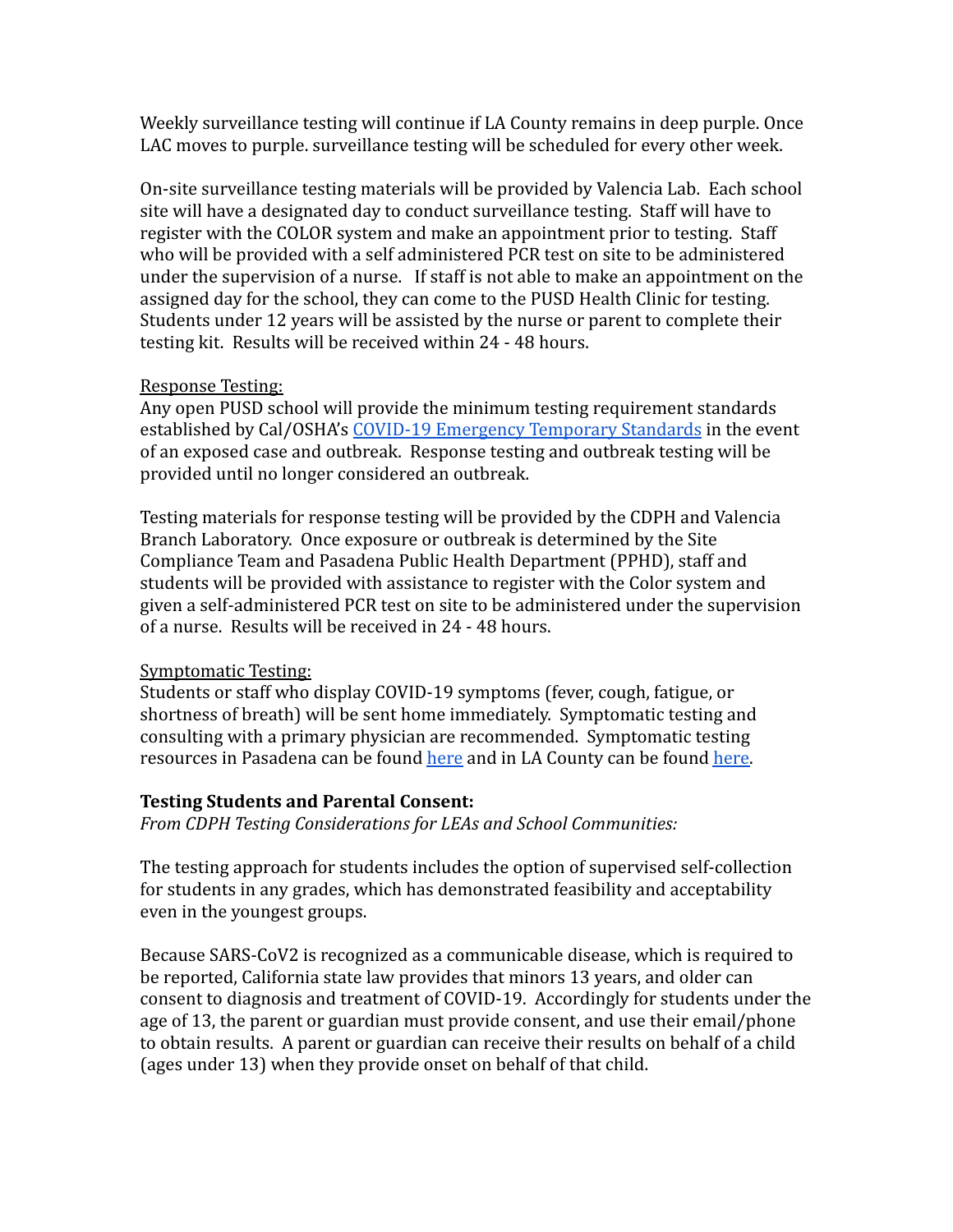Students ages 13-17 may consent on their own and receive results through their own contact information or through their parent's contact information. Consent can be obtained once through the school for the duration of the testing program throughout the school year.. Consent can be gathered from parents and from school staff using the technology platform engaged by the state. An example can be seen [here](https://www.schools.nyc.gov/docs/default-source/default-document-library/student-covid-19-testing-consent-form---september-27-2020).

| On-site Asymptomatic Testing Schedule (As grades reopen, this schedule may be |  |  |  |  |  |
|-------------------------------------------------------------------------------|--|--|--|--|--|
| <u>revised):</u>                                                              |  |  |  |  |  |

| <b>Testing</b><br><b>Location</b> | <b>Monday</b>              | <b>Tuesday</b>               | Wednesday                  | <b>Thursday</b>            | Friday                     |
|-----------------------------------|----------------------------|------------------------------|----------------------------|----------------------------|----------------------------|
| <b>PUSD Health</b><br>Clinic      | $7:30 - 9:30$<br>2:30-3:30 | $7:30 - 9:30$<br>$2:30-3:30$ | $7:30 - 9:30$<br>2:30-3:30 | $7:30 - 9:30$<br>2:30-3:30 | $7:30 - 9:30$<br>2:30-3:30 |
| Altadena                          | 11:00-2:30                 |                              |                            |                            |                            |
| Don Benito                        |                            | 11:00-2:30                   |                            |                            |                            |
| Field                             |                            | 11:00-2:30                   |                            |                            |                            |
| <b>FPA</b>                        | 11:00-2:30                 |                              |                            |                            |                            |
| Hamilton                          |                            |                              | 11:00-2:30                 |                            |                            |
| Jackson                           | 11:00-2:30                 |                              |                            |                            |                            |
| Longfellow                        |                            |                              |                            | 11:00-2:30                 |                            |
| Madison                           |                            |                              |                            |                            | 11:00-2:30                 |
| McKinley                          | 11:00-2:30                 |                              |                            |                            |                            |
| Norma<br>Coombs                   |                            | 11:00-2:30                   |                            |                            |                            |
| San Rafael                        | 11:00-2:30                 |                              |                            |                            |                            |
| Sierra Madre                      |                            | 11:00-2:30                   |                            |                            |                            |
| Washington                        |                            |                              |                            |                            | 11:00-2:30                 |
| Webster                           |                            |                              |                            | 11:00-2:30                 |                            |
| Willard                           |                            |                              | 11:00-2:30                 |                            |                            |
| <b>ECE</b>                        | 7:30-10:30                 |                              |                            |                            |                            |
| Washington<br>MS                  |                            |                              |                            |                            |                            |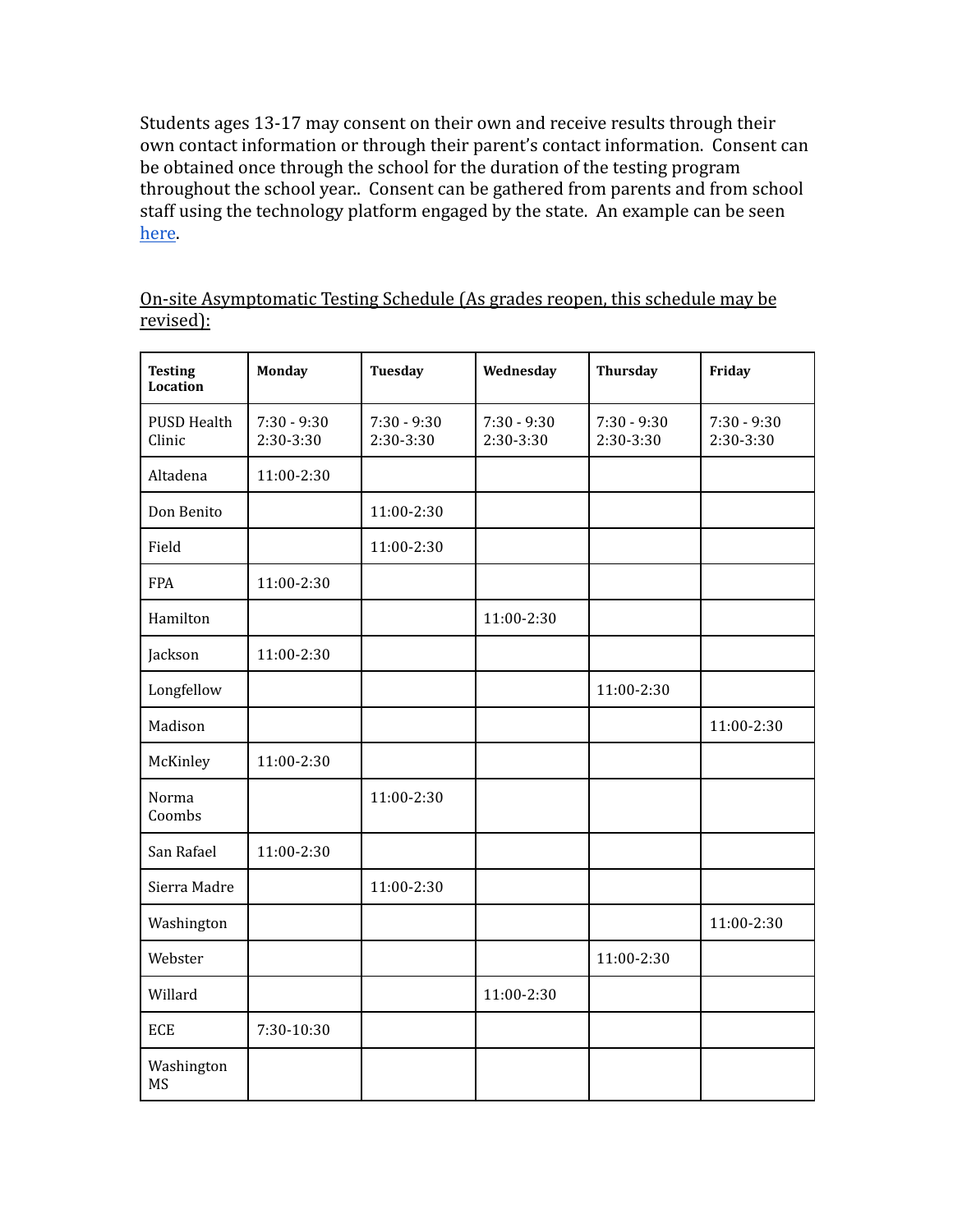| Eliot MS          |  |  |  |
|-------------------|--|--|--|
| Blair MS/HS       |  |  |  |
| Marshall<br>MS/HS |  |  |  |
| Muir HS           |  |  |  |
| Pasadena HS       |  |  |  |

#### **Communication:**

Surveillance Testing (Asymptomatic Testing): Health Programs will send an email out to staff one week prior to their designated date for surveillance testing. Staff will have to register for a specific appointment time.

Response Testing: Human Resources staff will notify employees of possible exposure at the school site through email. Notified staff members will receive an email explaining the process to schedule an appointment at the District Health Clinic.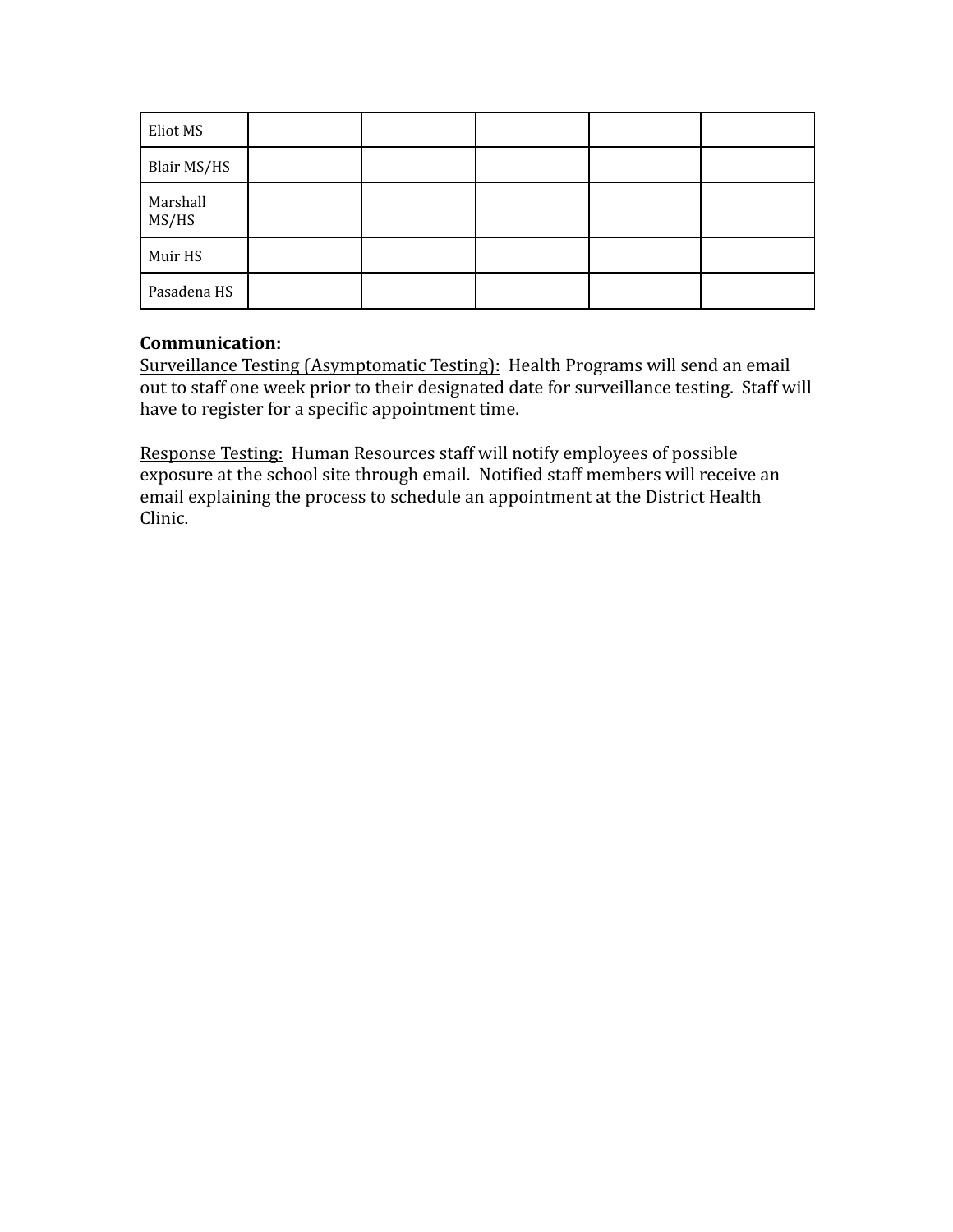#### **Administering a Nasal Sample**

# **Providing a Nasal Swab Sample**

**Open the package with** the swab. Peel open where indicated. Leave the swab in the package for now.



#### Put the swab into the collection tube.

The soft tip of the swab that went into your nose should go into the tube first.

Note: The handle will be sticking out.



**Unscrew the lid of the** collection tube. Keep the lid somewhere you can easily find it.

Careful: Don't spill the liquid inside the tube.



#### Snap the handle off. Holding firmly onto the tube,

snap the handle off where it naturally bends.

Careful: Don't spill the liquid inside the tube.



#### **Rotate the swab tip in** the first nostril, 3 times.

Pull swab out of its packaging and insert it into one nostril just until the soft tip is no longer visible. Rotate it in a circle around the inside edge of your nostril at least 3 times.

Careful: Don't touch the soft tip with your hands.



#### **Repeat in the other** nostril, 3 times. Use the same soft tip to repeat the previous step in the second nostril.



#### Screw on the top of the collection tube.

You're almost done! Make sure the top is screwed on tightly.



#### Put the tube into the specimen bag. Seal the bag by closing the ziplock seal.